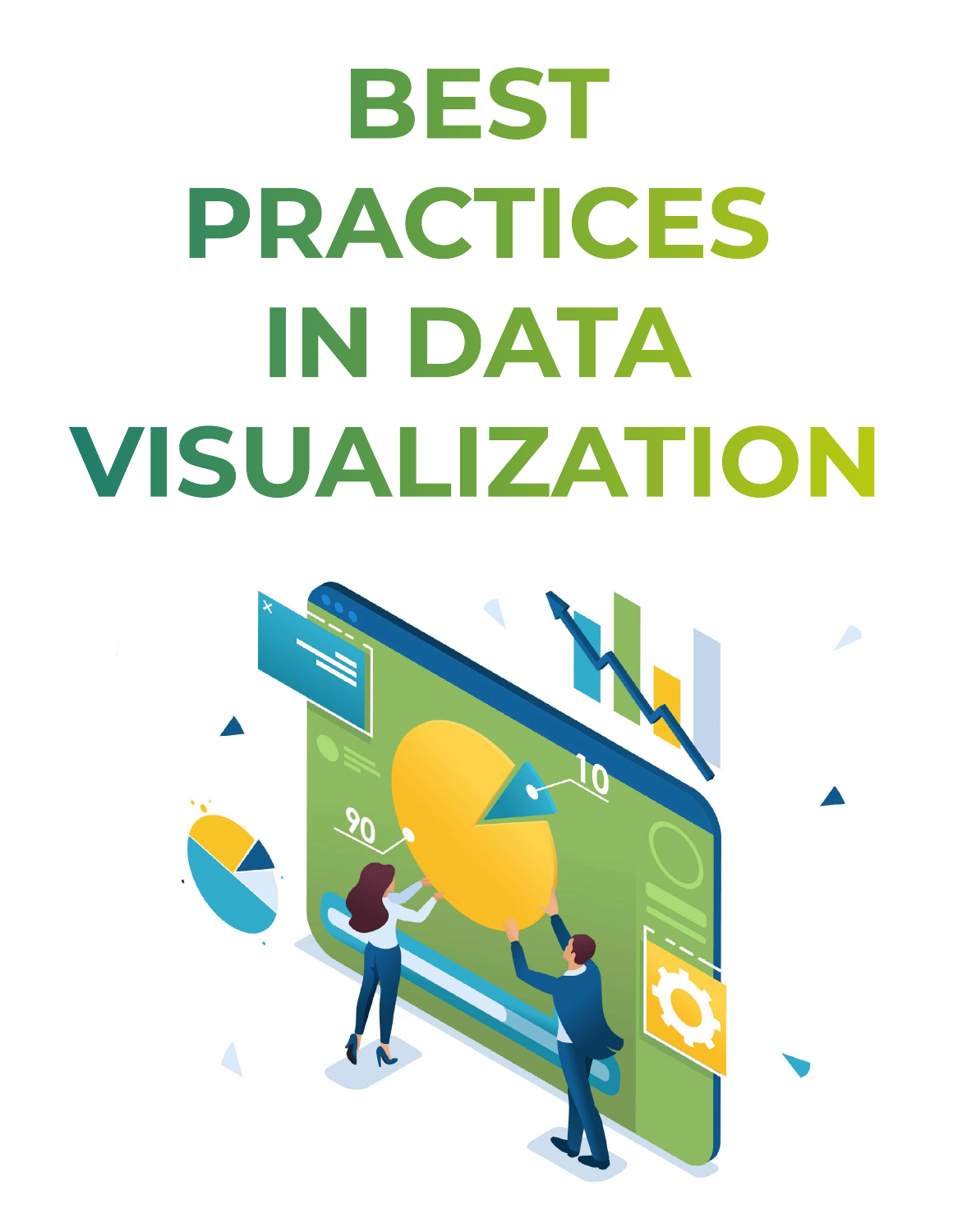

# **Best Practices in Data Visualization**

Data visualization is the representation of data in graphical form. It aims to simplify data for users to understand easily. From a technical perspective, it is important to choose the right tool, type of chart, style, and layout, which are all essential elements of modern data visualization. But maybe even more important is to understand the purpose of a visual or dashboard (a combination of related visual elements). What requirements business users have, what questions they expect to find answers for, what the level of detail should be and so on – all such questions need to be discussed to create meaningful and insightful visuals, rather than a good-looking but not helpful chart.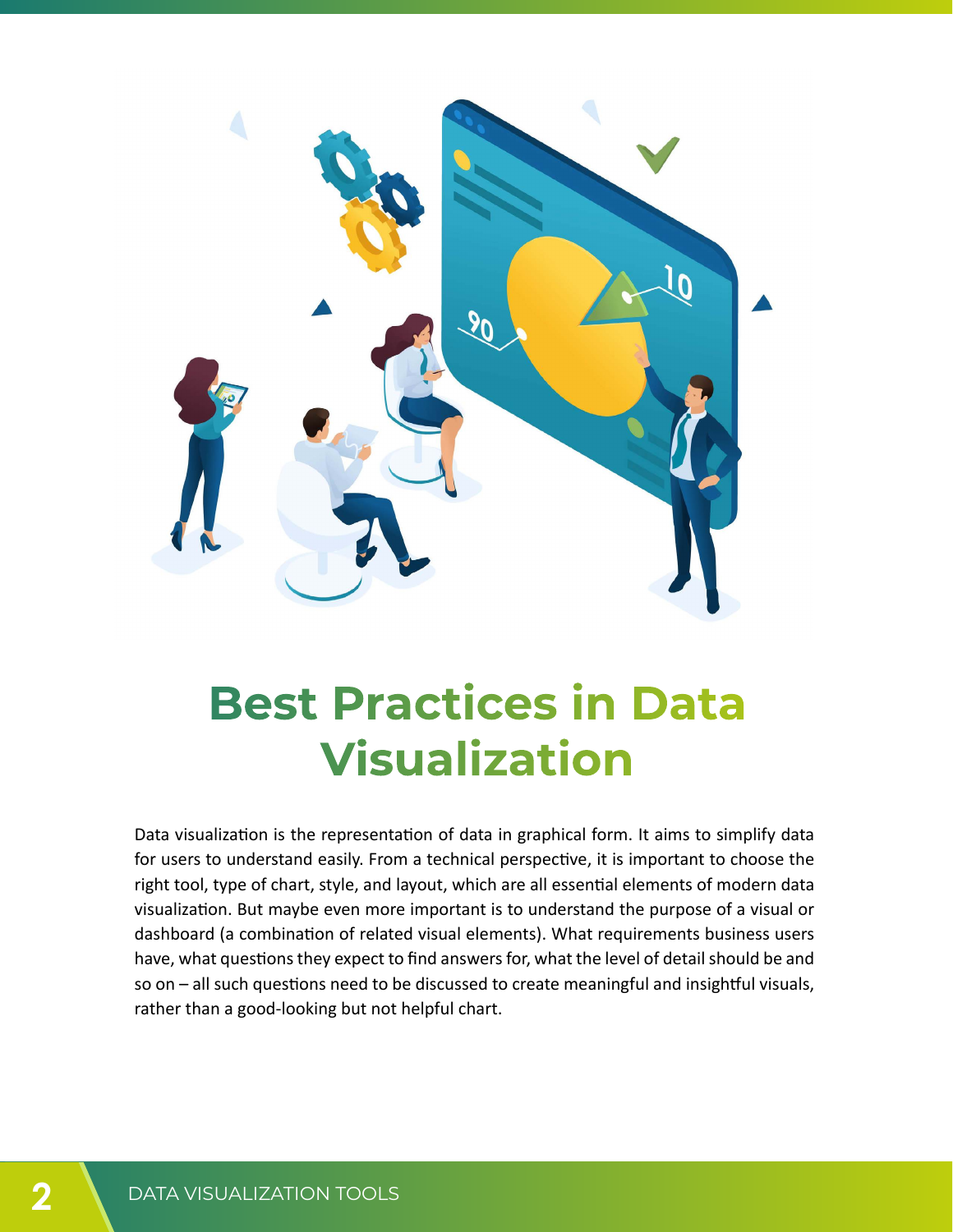# **Main Principles**

Data visualization is a form of communication that portrays raw data in a neat, appealing graphical form that makes it easier to extract meaningful information. To create a good visual, the main principles need to be followed. Some of them are:

#### **Accuracy**

**1 Accuracy**<br> **1** A visual must represent correct and full information. Misleading visuals are not acceptable.

### **2 Convenience**

A visual must be user-friendly in terms of style, layout, readability, etc.

# **<sup>6</sup> <sup>3</sup> Scalability**

A visual must have the ability to accommodate increasing volumes of data and data sources so that reports can be kept up to date.

### **4 Simplicity**

A visual must include only those elements that are required for the report and that bring value to it.

#### **5** Standardization

Often, visuals are not a single item, but a set of visuals or dashboards, and they can be a part of boards, workbooks, stories, etc. All these should have a standard form, if possible, in terms of design, data structures, layouts, etc.

#### **6** Interactivity

In most cases, interactivity allows the user to achieve more insights from the visual, and look at it from different perspectives.

Most of these principles must not be compromised, but some can be omitted for specific use cases. For example, if a visual will be used only as a static view (maybe as part of a presentation), the "interactivity" principle can be omitted.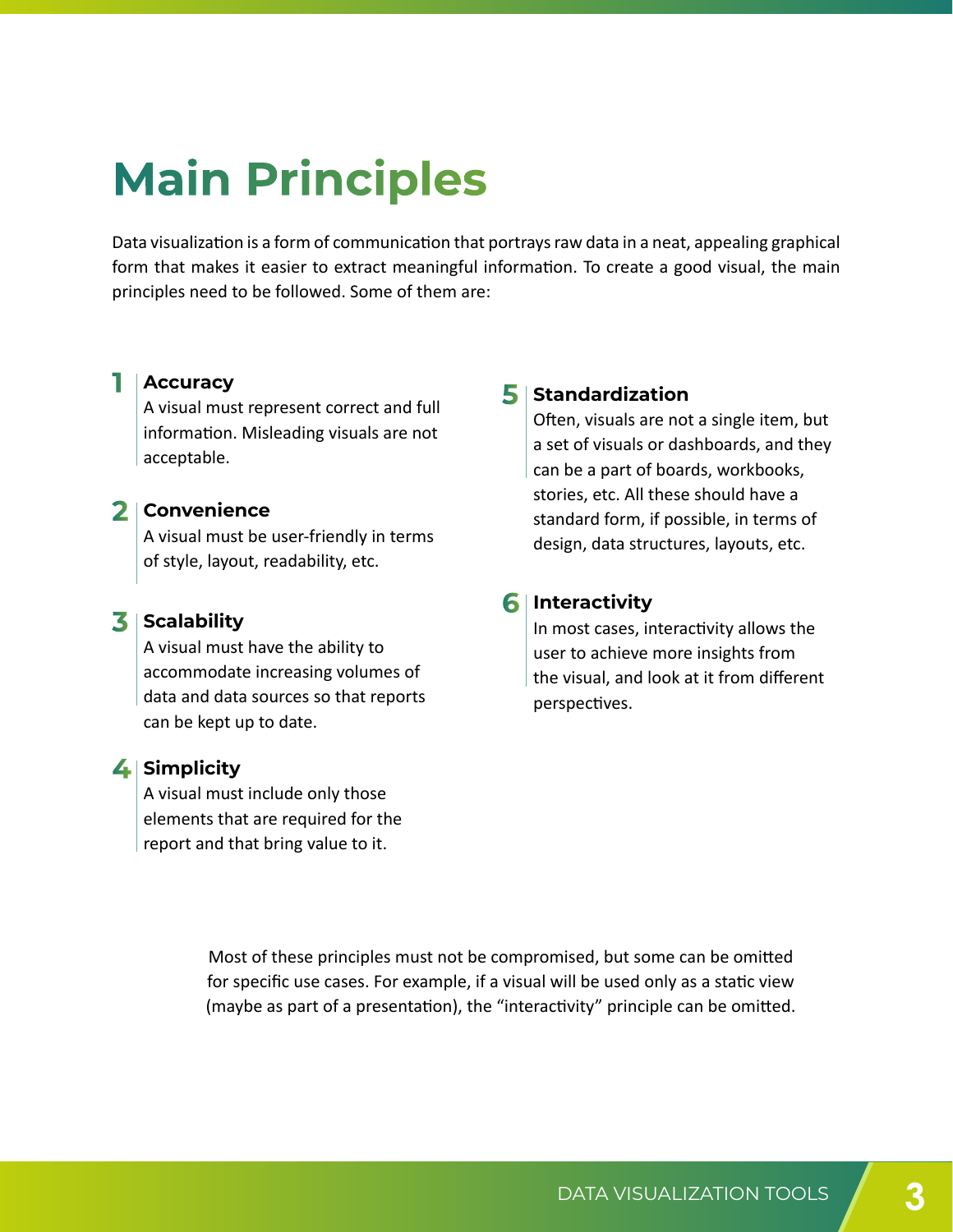# **Dashboards**

Even if we can refer to visualization as a single chart, in most real cases, visual reports are not just a chart or few separate charts on different pages, but, rather, a logical combination of visuals.

A dashboard can consist of various data sets that help users gather different types of data in one place. The user interface is designed in a way that can help combine information for:

- ▶ Analytics
- Presentation
- Process and Operations

The art of dashboarding is a separate topic that needs to be carefully considered before providing the final visuals. Sometimes we can have great visuals as separate items, but in the case of wrong "dashboarding," the readability, insightfulness, and general feel of a dashboard can be spoiled.

Dashboards need to be constructed properly and not overloaded with data, using standardized visuals to achieve the perception of a dashboard as a whole, rather than as a collection of different items.

Sometimes, dashboards are grouped into a set that combines reports from homogeneous areas, like marketing and finance reports, or other logical groupings common to the business (loanrelated reports, sales channel reports, etc.).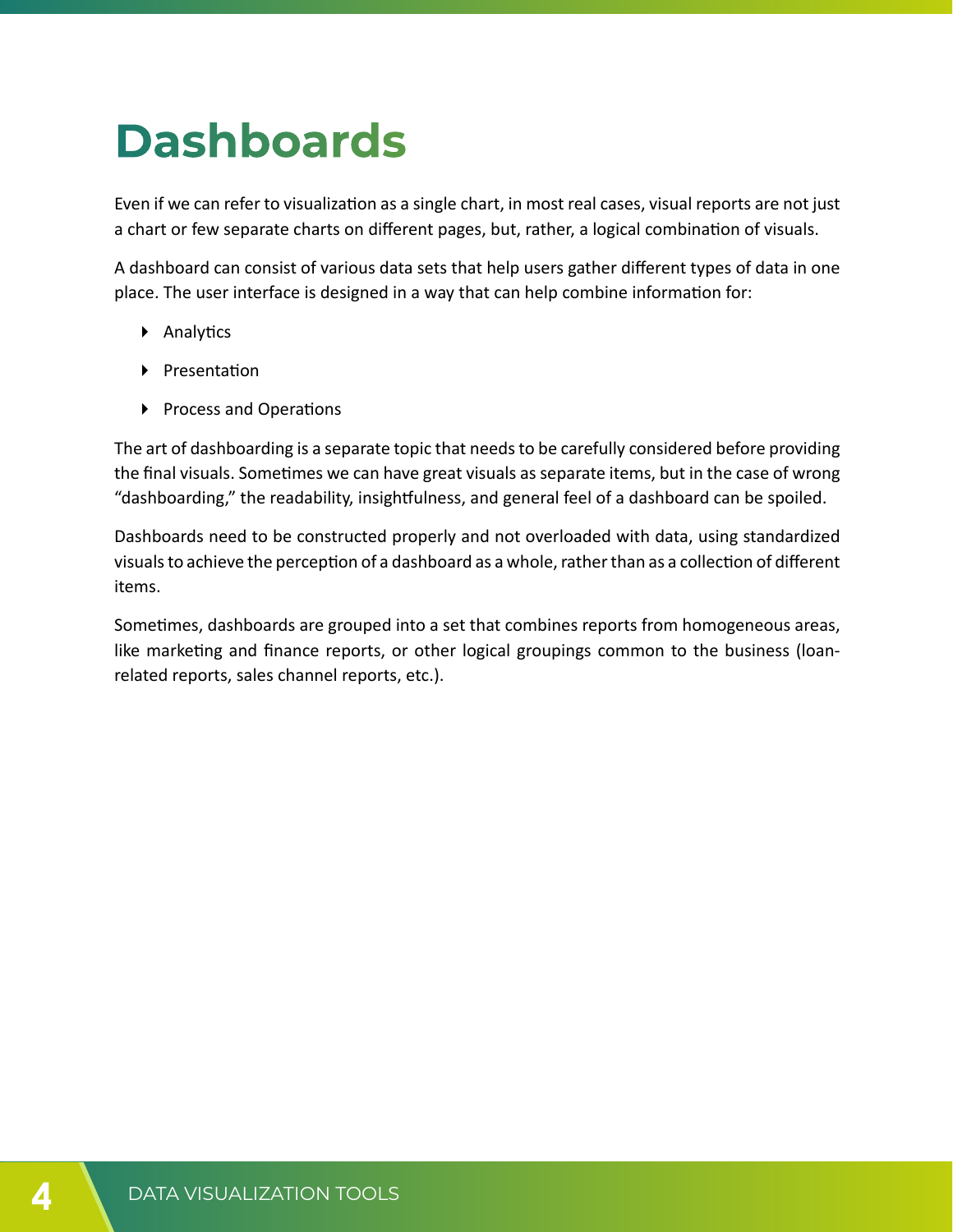# **Types of Visuals**

There are many different graphical ways in which we can depict data. The kind of message that we want to convey to the user influences how we make this representation. The most common charts **Types of Visuals** by data representation type are: There are many to the are minimized from the make this representation. The most common or kind of message that you want to convey the reader that influences how you make the reader that influences how you make the reader that influences how you make the reader that influences how you make the reader that influe

# **1. Change over Time**

This type of chart shows how a particular subject has changed over time. communication that time has had over the difference that time has had over the subject.



#### **CHANGE OVER TIME**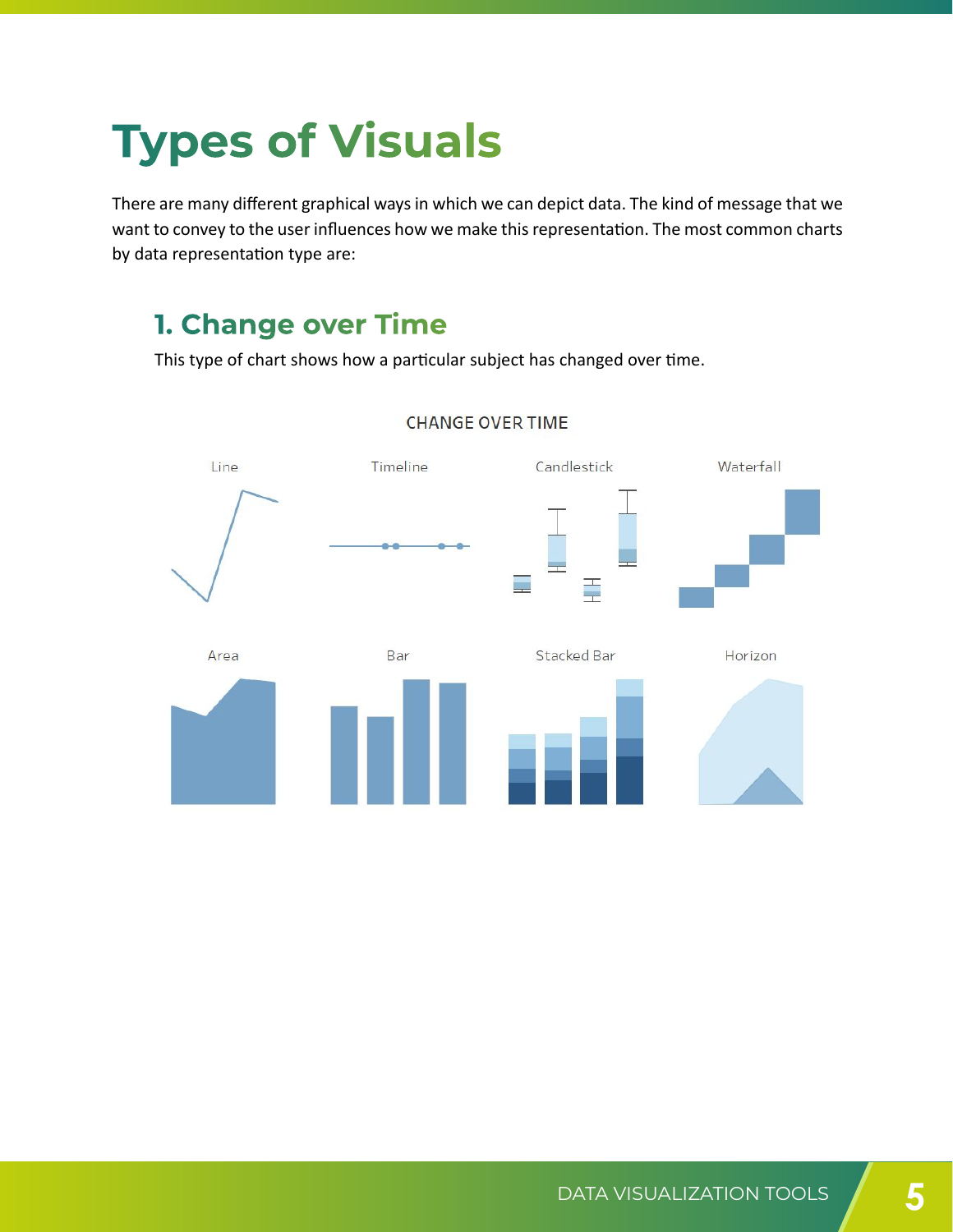### **2. Category Comparison**

This chart reflects data from different categories. Not only does it show the data of these categories, but it compares them with one another. data, but it does so it is a way that the way that the categories are in comparison with the such as the such that the such as the such as the such as the such as the such as the such as the such as the such as the such as rese car



#### **CATEGORY COMPARISON**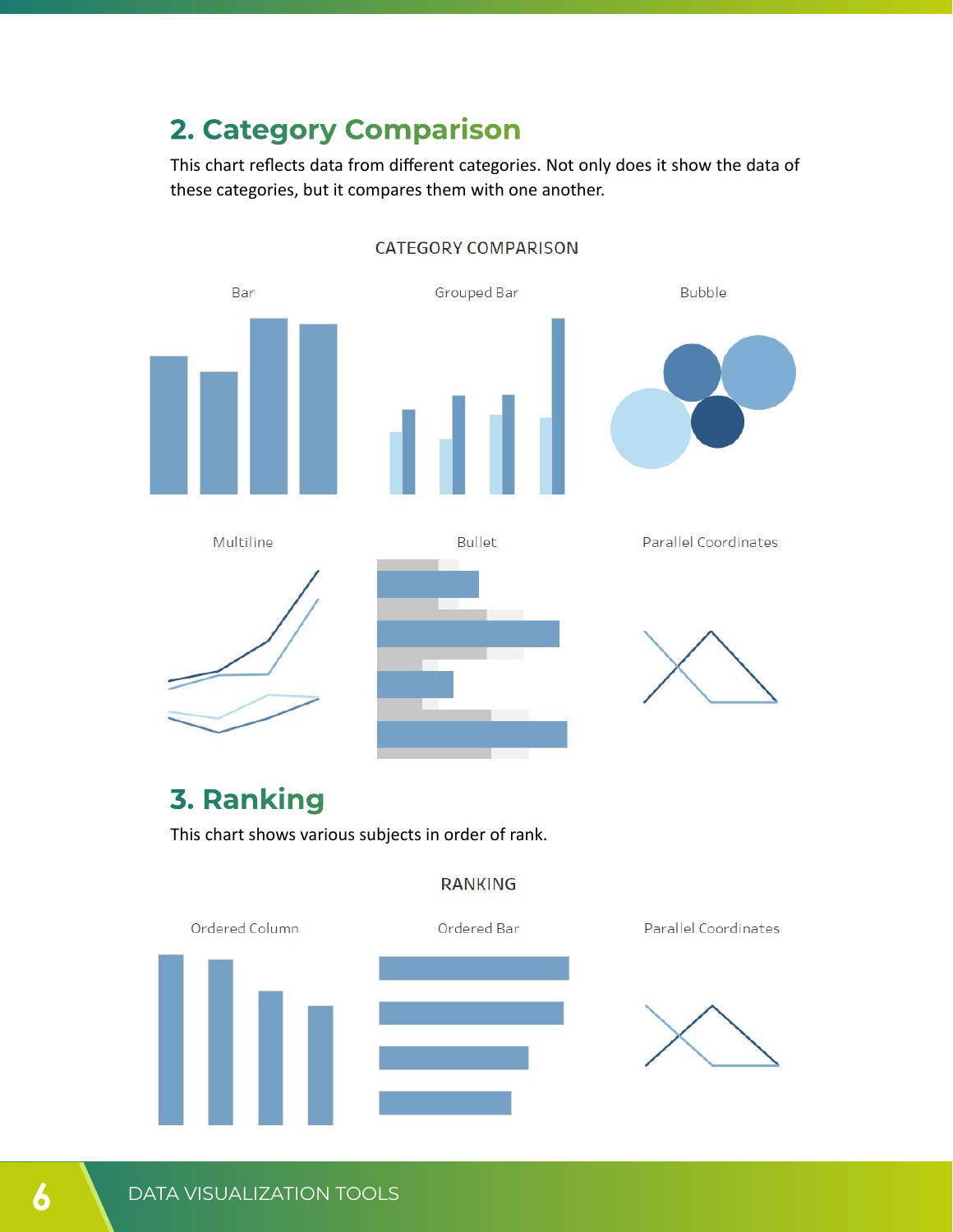# **4. Part to Whole**  5. Part to Whole 5. Part to Whole

In this chart, all of your partial subjects are depicted to make up one big subject. For example, if you want to dissect the entire population across various ethnicities, this chart will help you represent this.



#### PART-to-WHOLE CHARTS

#### 6. Distribution Chart **5. Distribution**

 $\overline{a}$  become charter charter  $\overline{b}$ The distribution chart reflects the occurrence of a value within a particular data set.



#### **DISTRIBUTION**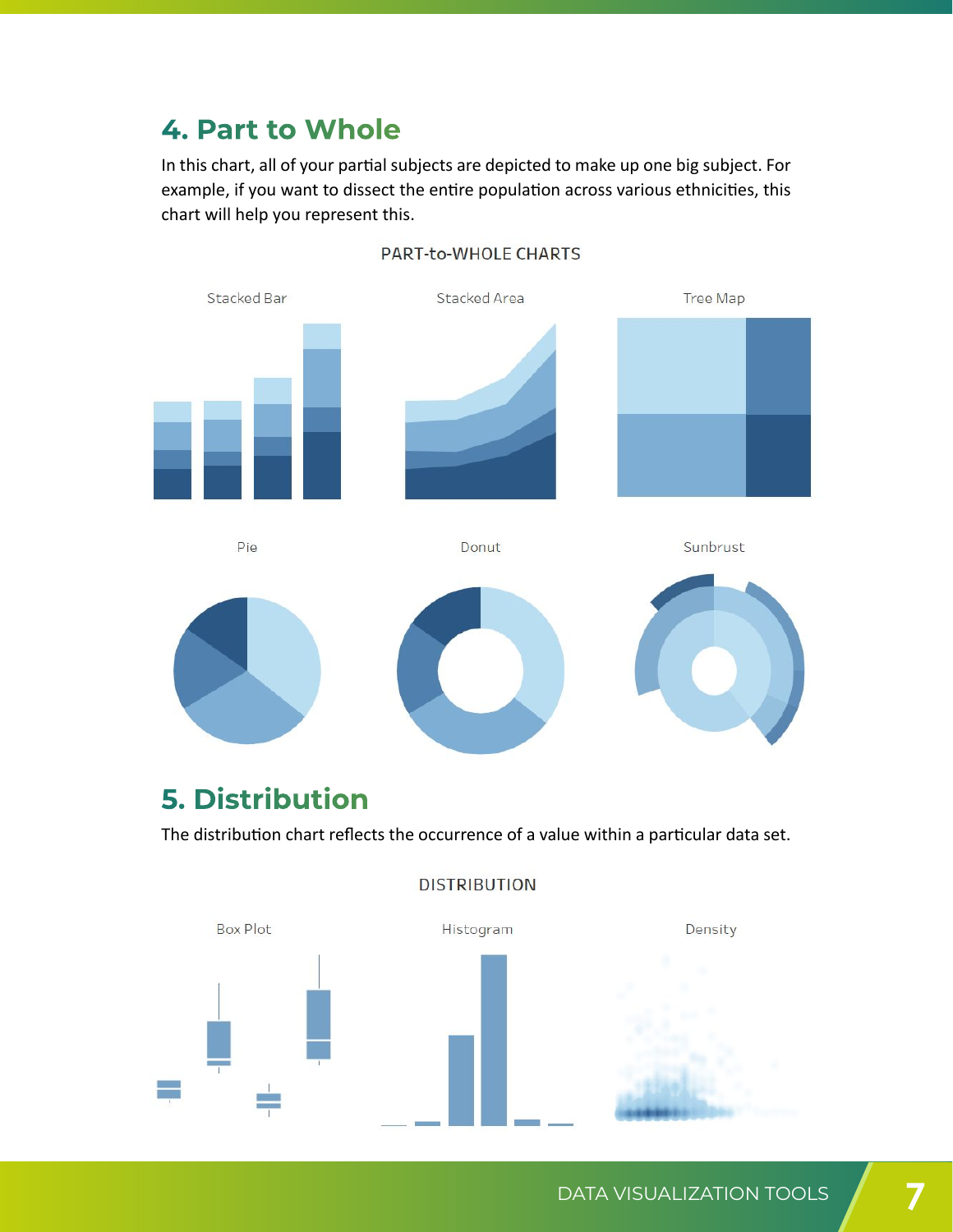### **6. Flow**

A flow chart shows the flow of data from one state to another.

# Sankey Network Gantt Chord

**FLOW** 

### **7. Relationship**

A relationship chart shows relationships between different subjects that make up a network. network.  $A$  relation chart shows relationships between different subjects that make up and make up at  $m$ A relatio 8. Relation Chart A relationship chart shows relationships between different subjects that make

#### **RELATIONSHIP**



Let's review the practical implementation of most common chart types.

that they represent. Horizontal bar charts can be called "column" charts in some sources or tools. Also,

This chart presents categorical data with rectangular bars with heights or lengths proportional to the values

Aforementioned are types of visualizations grouped by form of data representation. Let's  $r_{\text{naures}}$ ▶ Tables

● Tables Some may not include tables in "visuals," although tables are quite a common element of dashboards and complex reports. They are good for the representation of detailed data, and, with the use of additional features e Bar Charts  $\overline{\phantom{a}}$ like colors, conditional formatting, and sizing, they can be a worthwhile element of the dashboard.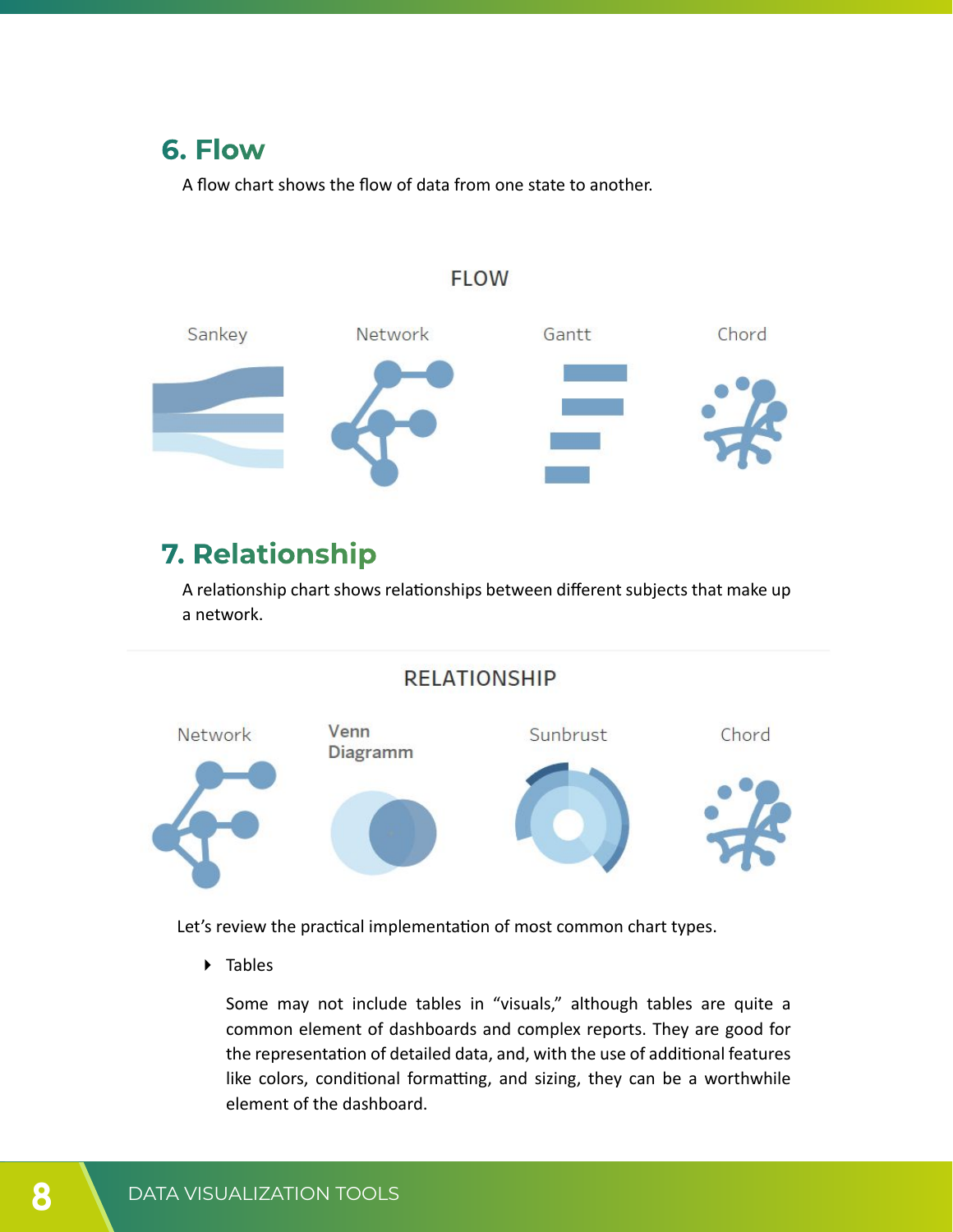#### ▶ Bar Charts

These charts present categorical data using rectangular bars with heights or lengths proportional to the values that they represent. Horizontal bar charts can be called "column" charts in some sources or tools. Histograms are a subtype of a bar chart which show the distribution of the data inside a category, rather than the values of different categories.

▶ Area and Line Charts

Most commonly, these charts show the dynamic of data change over time by connecting each data point with lines, which helps to easily identify a trend. Area charts fill the area below the line with color. This can be useful in the case of stacked area charts.

 $\triangleright$  Pie Charts

These are for the depiction of categorical data in a circular visual, divided into slices to illustrate the proportion of each category. This type of chart should be used cautiously for data with a lot of categories, as it may be hard to distinguish the size of each category.

Donut charts are a subtype of pie charts, with a blank central area which is sometimes filled with data (like titles or information related to the whole donut chart).

▶ Map Charts

These are the best way to represent geo data visually. The most common types of map visuals are:

- filled map: area (country, region, etc.) filled with conditional color
- maps with marks: in most cases, circular elements or pies placed on map elements and conditional colors/sizes help to read the data more easily.
- ▶ TreeMap

These display hierarchical (tree-structured) data as a set of nested rectangles. Each branch of the tree is given a rectangle, which is then tiled with smaller rectangles representing sub-branches. This hierarchical view of your data makes it easy to spot patterns.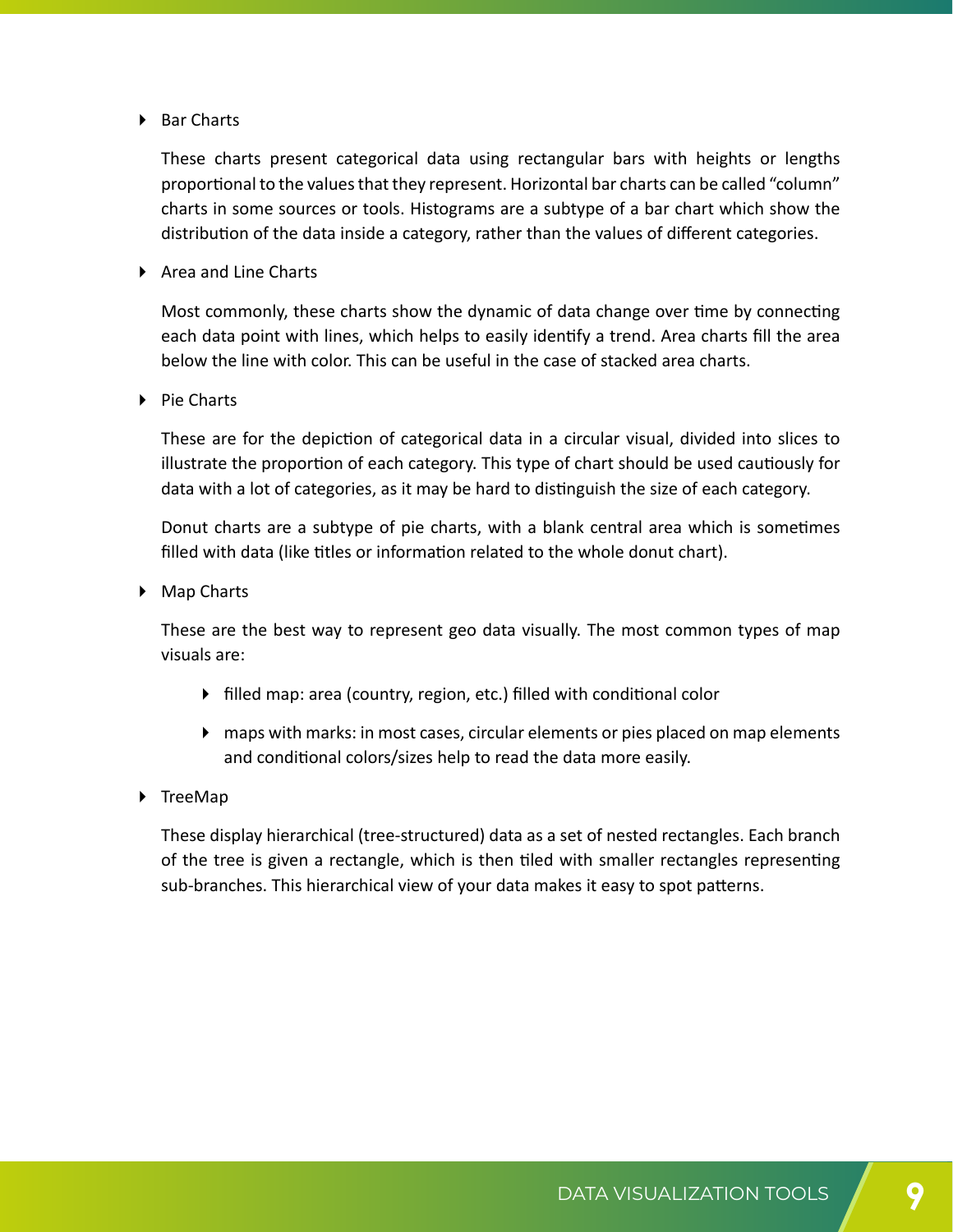▶ Other Charts

There are many other chart types that depend on the tool you use for visualization. They include:

- scatterplots
- ▶ Gantt bars
- $\blacktriangleright$  timeline charts
- ▶ waterfall charts
- Sankey diagrams
- sunburst diagrams

### **Style**

Data visualization uses shapes and styles to make data comprehensible for the user. Various attributes can be used in order to develop a context for the data.

▶ Graphical Elements

This includes, but is not limited to, shapes and sizes of the subjects in the chart. Images can be included in this category.

▶ Typography

This includes the type of word representation, such as titles and labels.

Iconography

This improves a chart's overall usability by differentiating categories, defining states, and providing UI controls.

▶ Axes and Labels

Proper axes and labels give good representation of the data that we want to show. Sometimes it is really important to show the axes; sometimes we can hide them, so, in practice, it depends on a use case.

▶ Annotations and Legends

This describes a chart's information, with annotations pointing to a specific part to provide more emphasis.